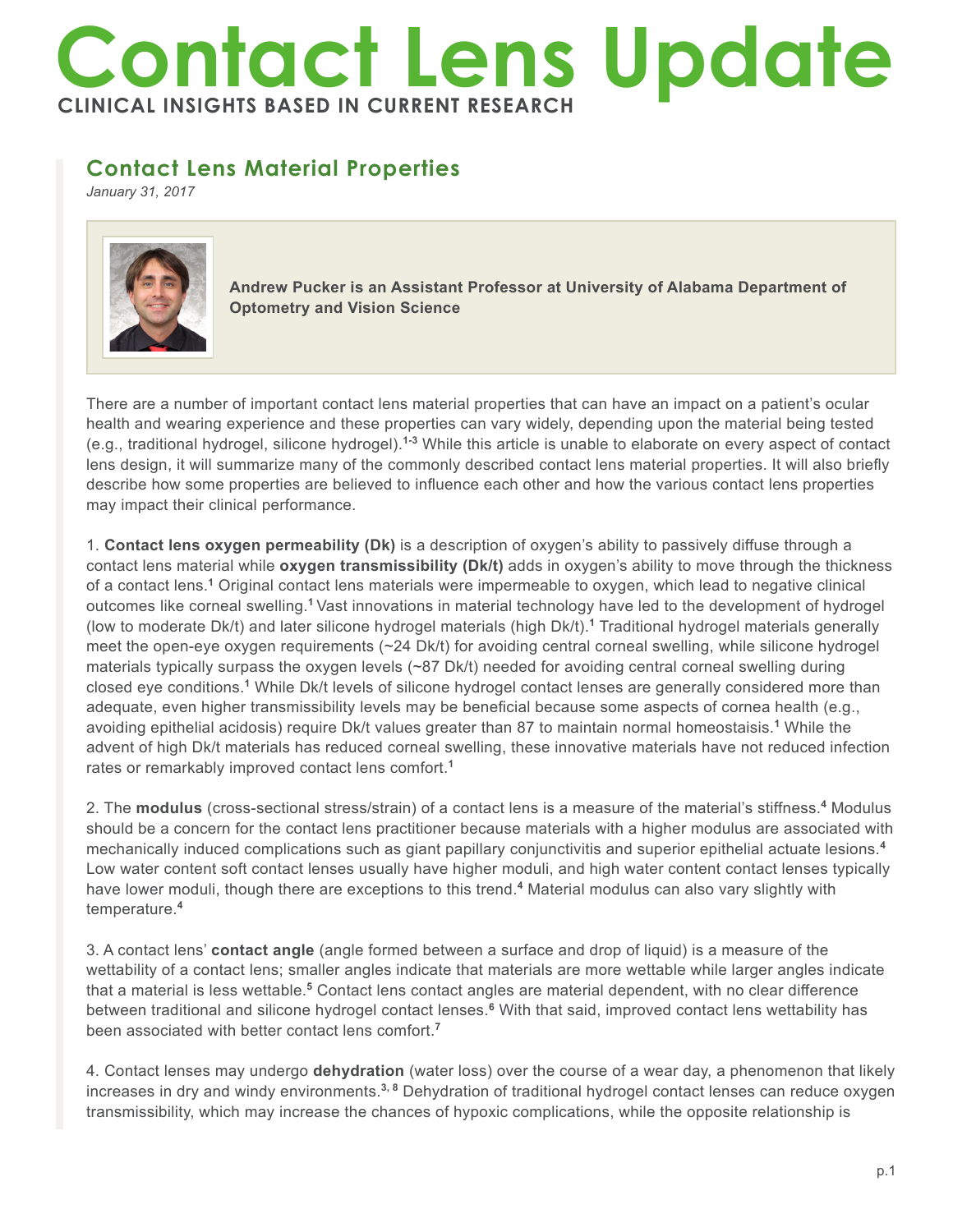true for silicone hydrogel contact lenses.<sup>3</sup> Silicone hydrogel contact lenses dehydrate less than hydrogel contact lenses, and there is currently no clear relationship between contact lens comfort and contact lens dehydration.**<sup>3</sup>**

5. The **coefficient of friction** can be defined as the "ratio of lateral to normal forces acting between two surfaces in relative motion."<sup>9</sup> The coefficient of friction for soft contact lenses is highly material variable (no clear differences between traditional and silicone hydrogel contact lenses), but it may increase with increasing amounts of contact lens deposits.<sup>9</sup> Higher coefficients of friction are also believed to result in lower levels of contact lens comfort.**<sup>9</sup>**

6. Contact lens **deposits** can be introduced by the external environment (e.g., makeup) or from bodily sources like the tear film.**2, 10** The most commonly studied contact lens deposits are tear proteins and lipids.**<sup>2</sup>** In general, studies indicate that traditional hydrogel contact lenses accumulate high levels of protein deposits and low levels of lipids, while the reverse trend has been found for silicone hydrogel contact lenses.**<sup>2</sup>**Again, there are exceptions to this rule.**<sup>11</sup>**Deposits have the potential to lead to decreased ocular comfort, decreased visual acuity, and ocular diseases like giant papillary conjunctivitis.**2, 7, 12** Therefore, when using reusable contact lenses, contact lenses should be thoroughly cleaned with a care system that involves a rub and rinse step.**13-15**

Currently marketed contact lenses have been developed to work in synergy with the eye and to allow for healthy and regular use. This has been accomplished by taking into account the many contact lens properties described above. Furthermore, the continual need to improve upon biocompatibility and ocular comfort has resulted in a myriad of contact lens prescribing options. On the surface, a multitude of very similar soft contact lenses may seem redundant and unnecessary; however, small differences in the materials properties described above may lead to a big perceived difference for our patients that will likely not be consistent across patients, and because of this there will likely always be a need for a variety of soft contact lenses materials in the market, a concept that should always be considered when dealing with those hard to fit patients.

## **REFERENCES**

- 1. Papas EB. The significance of oxygen during contact lens wear. *Cont Lens Anterior Eye* 2014;37: 394-404.
- 2. Nichols JJ. Deposition on silicone hydrogel lenses. *Eye Contact Lens* 2013;39: 20-23.
- 3. Dillehay SM. Does the level of available oxygen impact comfort in contact lens wear?: A review of the literature. *Eye Contact Lens*  2007;33: 148-55.
- 4. Horst CR, Brodland B, Jones LW, et al. Measuring the modulus of silicone hydrogel contact lenses. *Optom Vis Sci* 2012;89: 1468-76.
- 5. Campbell D, Carnell SM, Eden RJ. Applicability of contact angle techniques used in the analysis of contact lenses, part 1: comparative methodologies. *Eye Contact Lens* 2013;39: 254-62.
- 6. Lira M, Silva R. Effect of lens care systems on silicone hydrogel contact lens hydrophobicity. *Eye Contact Lens* 2016; Epub ahead of print.
- 7. Truong TN, Graham AD, Lin MC. Factors in contact lens symptoms: evidence from a multistudy database. *Optom Vis Sci* 2014;91: 133-41.
- 8. Martin-Montanez V, Lopez-Miguel A, Arroyo C, et al. Influence of environmental factors in the in vitro dehydration of hydrogel and silicone hydrogel contact lenses. *J Biomed Mater Res B Appl Biomater* 2014;102: 764-71.
- 9. Sterner O, Aeschlimann R, Zurcher S, et al. Friction measurements on contact lenses in a physiologically relevant environment: effect of testing conditions on friction. *Invest Ophthalmol Vis Sci* 2016;57: 5383-92.
- 10. Ng A, Evans K, North RV, et al. Impact of eye cosmetics on the eye, adnexa, and ocular surface. *Eye Contact Lens* 2016;42: 211-20.
- 11. Pucker AD, Thangavelu M, Nichols JJ. In vitro lipid deposition on hydrogel and silicone hydrogel contact lenses. *Invest Ophthalmol Vis Sci* 2010;51: 6334-40.
- 12. Allansmith MR, Korb DR, Greiner JV, et al. Giant papillary conjunctivitis in contact lens wearers. *Am J Ophthalmol* 1977;83: 697-708.
- 13. Pucker AD, Nichols JJ. Impact of a rinse step on protein removal from silicone hydrogel contact lenses. *Optom Vis Sci* 2009;86: 943- 7.